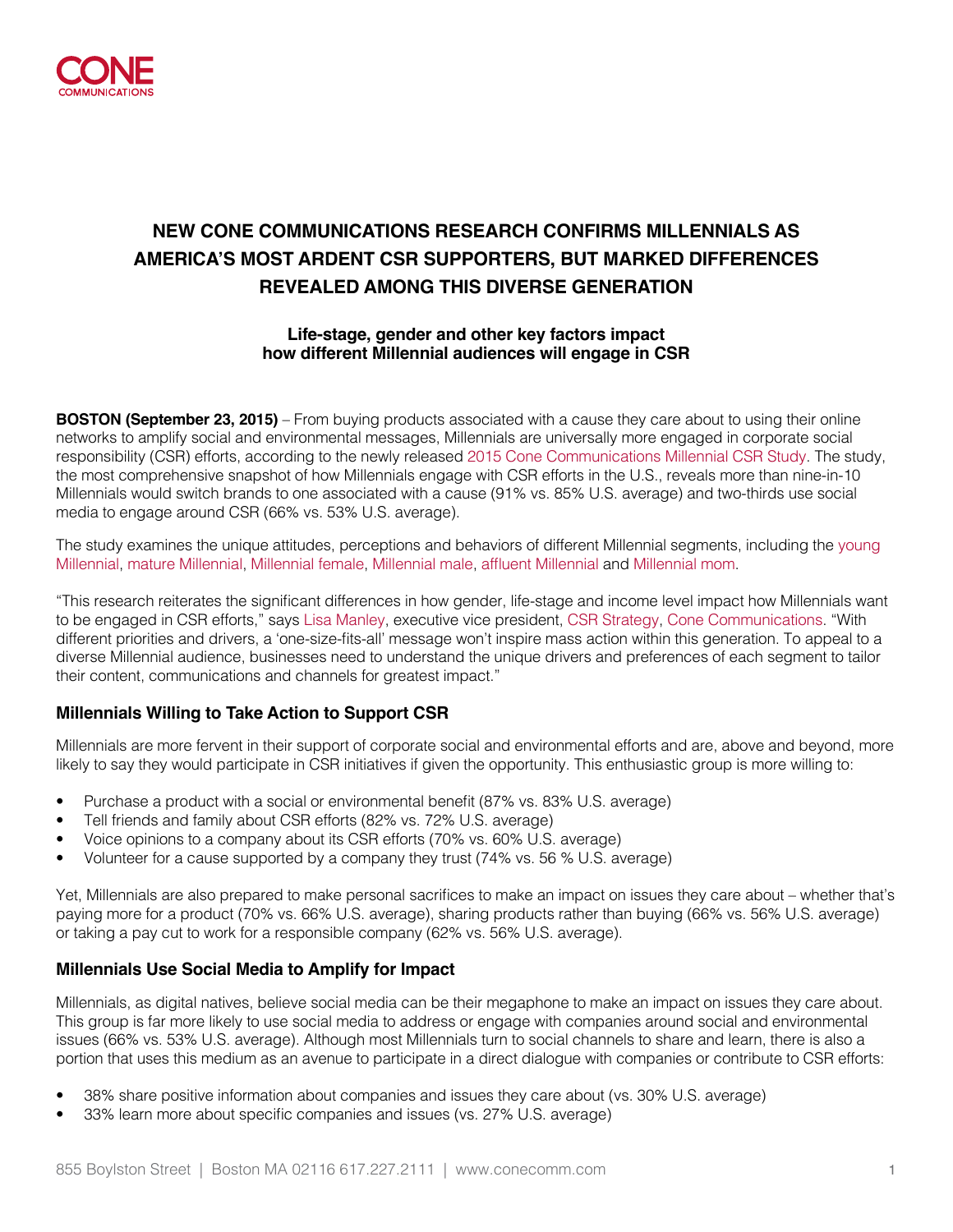

- 26% share negative information about companies and issues they care about (vs. 21% U.S. average)
- 18% directly communicate with companies around issues (vs. 14% U.S. average)
- 17% contribute directly to an effort led by a company (vs. 12% U.S. average)

"Millennials have come of age, into the shopping aisles and the workplace," says [Manley.](http://www.conecomm.com/lisa-manley) "This hyper-connected generation is consuming media at an unprecedented pace. With social and environmental issues constantly in their social media feeds and inboxes, they simply can't ignore how their decisions impact the world around them."

#### **Reaching Millennials with CSR Communications**

Engaging Millennials in CSR efforts can trigger a positive advantage to company reputation and bottom-line. Millennials want companies to tell them how they are striving to improve the world around them and more than nine-in-10 (93%) feel better about companies upon learning of those efforts. However, companies must reach Millennials with the right content via the preferred mix of communications channels.

Traditional communications channels just won't cut it with this wired audience. Although Millennials still look to the product package as a valuable resource for CSR information (19% vs. 18% U.S. average), they are more likely to utilize social media than the average American (18% vs. 12% U.S. average) and less likely to see advertising (11% vs. 17% U.S. average) as effective. And Millennials want to be entertained and engaged with CSR content – this group prioritizes videos (36% vs. 29% U.S. average), infographics (26% vs. 16% U.S. average) and games (15% vs. 8% U.S. average) when learning about company CSR commitments.

"The shift from traditional advertising to social media will be game-changing moving forward as companies try to break through to this always-on audience," says Whitney Dailey, senior supervisor, [CSR Planning and Insights,](http://www.conecomm.com/research) [Cone](http://www.conecomm.com/)  [Communications.](http://www.conecomm.com/) "In a world where CSR content and messages must compete for attention against cat memes and trending hashtags, it's more important than ever before to bring CSR information to life through compelling content, visual storytelling and interactive experiences."

#### **Engaging Millennials, Not a "One-Size-Fits-All" Solution**

Marketers may be too quick to bucket all Millennials under the same communications and engagement strategies, but the research reveals marked nuances among age groups, gender, income and life stage. It's important to hyper-target specific Millennial segments with the preferred type of CSR content in the most effective communications channel with the desired call-to-action.

**Young Millennial (18-24):** This enthusiastic group is unbridled in their support of CSR efforts from what they purchase to where they volunteer. This group is the most likely to factor in a company's CSR commitments when deciding where to work and is even willing to take a pay cut to work for a responsible company:

- Most likely to consider CSR when deciding where to work (82% vs. 75% mature Millennial)
- Most willing population to take a pay cut to work for a responsible company (66% vs. 61% mature Millennial)
- Most likely to use social media to engage around CSR efforts (73% vs. 64% mature Millennial)

**Mature Millennial (25-34):** Mature Millennials represent another group with enthusiastic support of CSR initiatives, but engagement drops when it comes to reported actions. One likely cause – this group questions their ability to make an impact: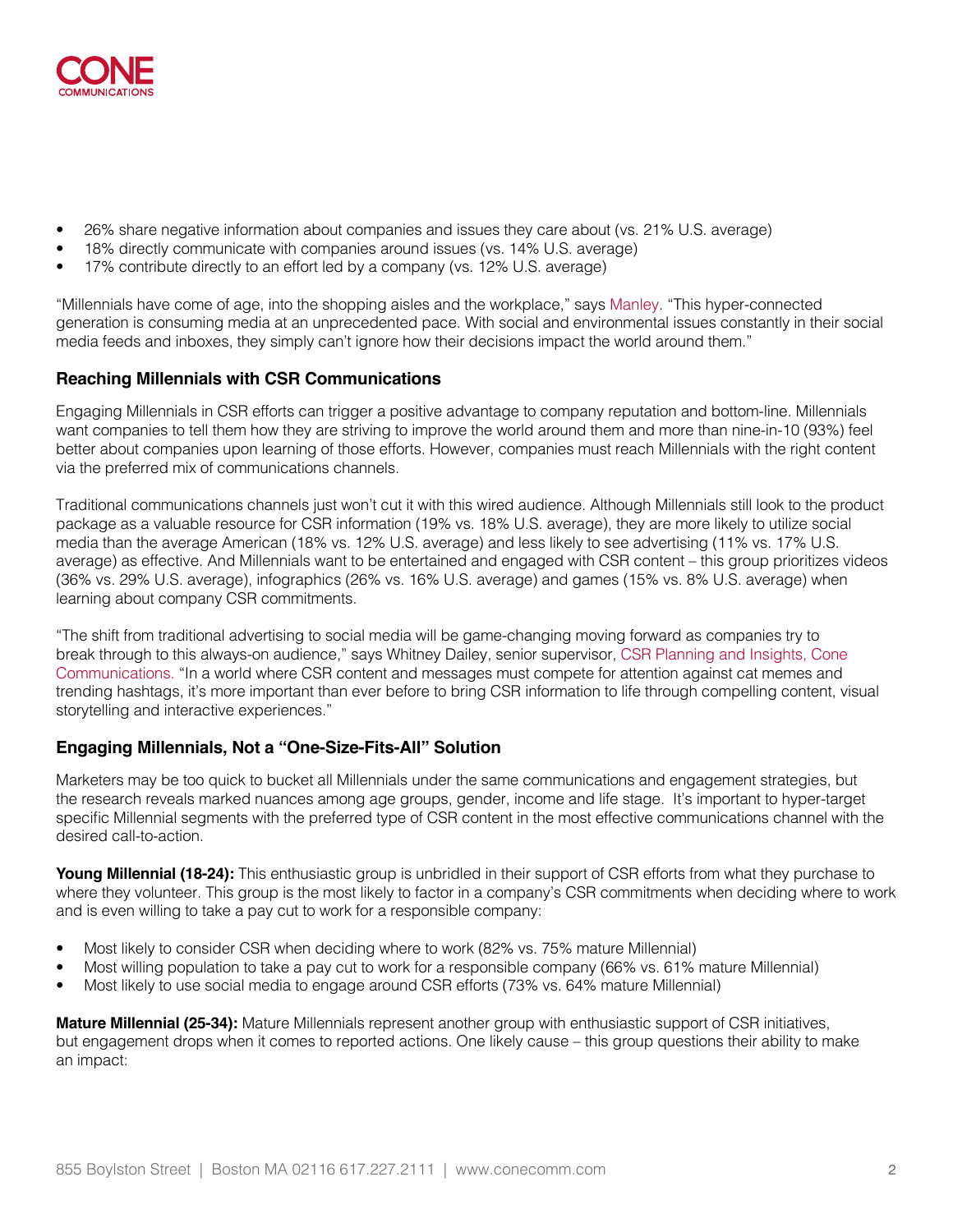

- Gap between intent and action: 86% would buy a product with a social or environmental benefit, if given the opportunity (vs. 88% young Millennial); 57% have bought a product in the past 12 months (vs. 65% young Millennial)
- Less likely to believe they can make a significant impact through purchases (25% vs. 36% young Millennial)
- Preferred communications channels: On-pack (19%), social media (17%), company website (13%), media (12%) and advertising (11%)

**Female Millennial:** CSR is a core factor in the shopping aisle for this group, as Millennial women see their buying power as the strongest way to show support for companies addressing issues they care about. But to win the hearts and wallets of female Millennials, they need to see results:

- Two-thirds (64%) of Millennial females have bought a product associated with a cause in the past 12 months (vs. 54% Millennial male)
- Among the most likely to seek out responsible products whenever possible (86% vs. 76% Millennial male)
- Among the most likely to hold companies accountable for producing results (86% vs. 77% Millennial male)

**Male Millennial:** Millennial males, while still proponents of CSR efforts, are less enthusiastic than their female counterparts. For this audience, CSR is more of a reputation protector than a purchase driver:

- Most likely to say they won't pay attention to a company's CSR efforts until something goes wrong (64% vs. 53% Millennial female)
- 83% would purchase a product with a social or environmental benefit, if given the opportunity (vs. 90% Millennial female)
- Prioritize data and numbers related to impact (30% vs. 18% Millennial female) over stories

**Affluent Millennial (\$100,000+ HH income):** One of the more supportive segments of CSR efforts, this group is willing to put dollars, donations or "do-good" actions in front of the issues they care about. Affluent Millennials are dedicated to doing the right thing whether or not they see the results of such actions:

- Most likely to say they'd switch brands to one that supports a good cause (95% vs. 85% U.S. average)
- Most likely to follow donation intent with action, 82% of affluent Millennials said they'd donate to a charity and 81% have donated in the past 12 months
- Most willing group to pay more (79% vs. 66% U.S. average) or consume less (84% vs. 78% U.S. average)

**Millennial Mom:** Millennial moms see CSR as part and parcel with their everyday life decisions – from the products they buy to the companies they support in their local communities. They stand ready to champion companies that align with their values through purchase and sharing information with their networks:

- Most likely to assume companies are being responsible as possible until they hear otherwise (54% vs. 49% U.S. average)
- Most likely to consider CSR in everyday decisions such as which companies do business in their communities (89% vs. 84% U.S. average), what they buy and where they shop (87% vs. 80% U.S. average) and which products and services they recommend to others (88% vs. 78% U.S. average)
- Most likely to say they would voice their opinions on company CSR efforts through comments on company websites, blogs or reviews (78% vs. 60% U.S. average)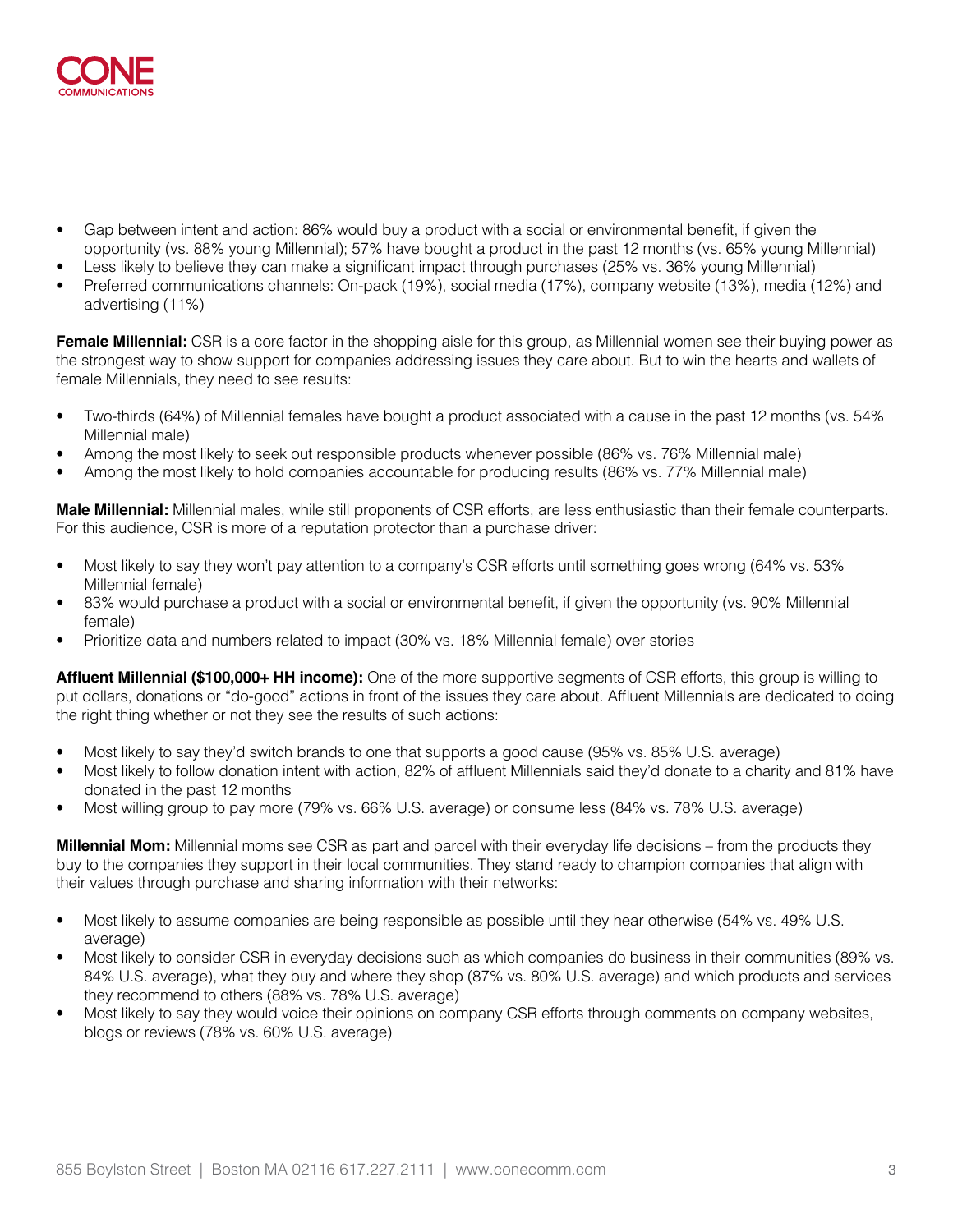

Millennials are likely to switch brands to one that is associated with a good cause, given similar price and quality:

|                                     | <b>US</b> | Millennial | Millennial<br>Male | <b>Millennial</b><br>Female | 18-24 | 25-34 | Affluent<br>Millennial | Millennial<br><b>Mom</b> |
|-------------------------------------|-----------|------------|--------------------|-----------------------------|-------|-------|------------------------|--------------------------|
| Very/Somewhat likely<br>(net)       | 85%       | 91%        | 88%                | 94%                         | 92%   | 91%   | 95%                    | 94%                      |
| Very likely                         | 26%       | 39%        | 37%                | 41%                         | 45%   | 37%   | 42%                    | 40%                      |
| Somewhat likely                     | 60%       | 52%        | 51%                | 53%                         | 47%   | 54%   | 53%                    | 55%                      |
| Not very/Not at all likely<br>(net) | 15%       | 9%         | 12%                | 6%                          | 8%    | 9%    | 5%                     | 6%                       |
| Not very likely                     | 13%       | 7%         | 9%                 | 5%                          | 8%    | 7%    | 4%                     | 2%                       |
| Not at all likely                   | 2%        | 2%         | 3%                 | 2%                          | 1%    | 3%    | 1%                     | 4%                       |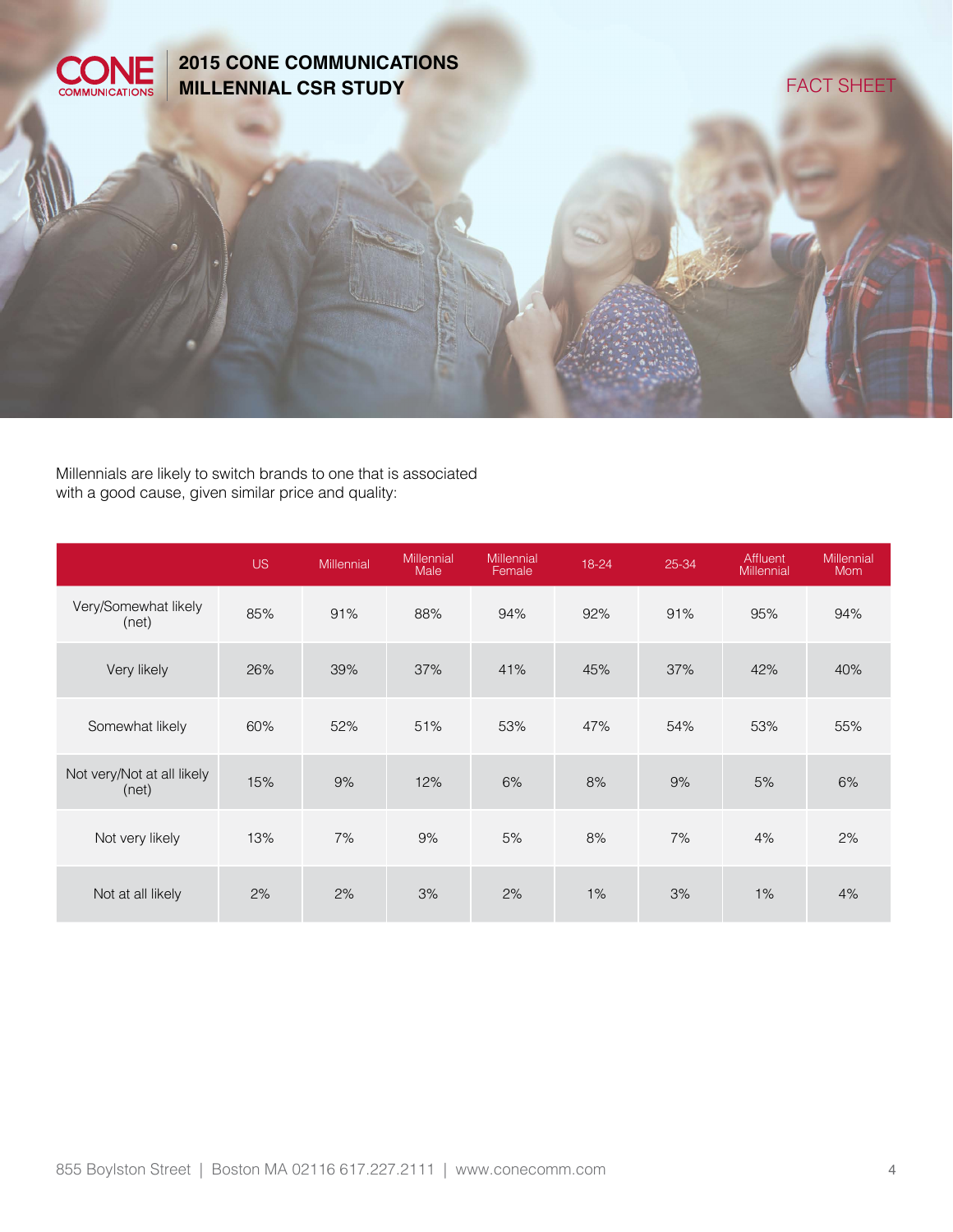

Millennials want to get engaged with corporate social responsibility efforts:

|                                                                                                                                                                                                             | <b>US</b> | Millennial | Millennial<br>Male | Millennial<br>Female | 18-24 | 25-34 | Affluent<br><b>Millennial</b> | Millennial<br><b>Mom</b> |
|-------------------------------------------------------------------------------------------------------------------------------------------------------------------------------------------------------------|-----------|------------|--------------------|----------------------|-------|-------|-------------------------------|--------------------------|
| If I learned of a company's<br>irresponsible or deceptive<br>business practices, I would stop<br>buying its products                                                                                        | 85%       | 88%        | 85%                | 90%                  | 91%   | 87%   | 90%                           | 91%                      |
| If given the opportunity, I would<br>buy a product with a social and/or<br>environmental benefit                                                                                                            | 83%       | 87%        | 83%                | 90%                  | 88%   | 86%   | 88%                           | 88%                      |
| I would tell my friends and family<br>about a company's CSR efforts                                                                                                                                         | 72%       | 82%        | 77%                | 86%                  | 81%   | 82%   | 80%                           | 88%                      |
| If given the opportunity, I would<br>donate to a charity supported by<br>a company I trust                                                                                                                  | 71%       | 80%        | 76%                | 84%                  | 80%   | 80%   | 82%                           | 87%                      |
| If given the opportunity, I would<br>voice my opinion to a company<br>about its corporate social<br>responsibility efforts (e.g., provide<br>comments on the company's<br>website or blog; review products) | 60%       | 70%        | 66%                | 73%                  | 73%   | 69%   | 65%                           | 78%                      |
| If given the opportunity, I would<br>volunteer for a cause supported<br>by a company I trust                                                                                                                | 56%       | 74%        | 69%                | 79%                  | 76%   | 74%   | 71%                           | 82%                      |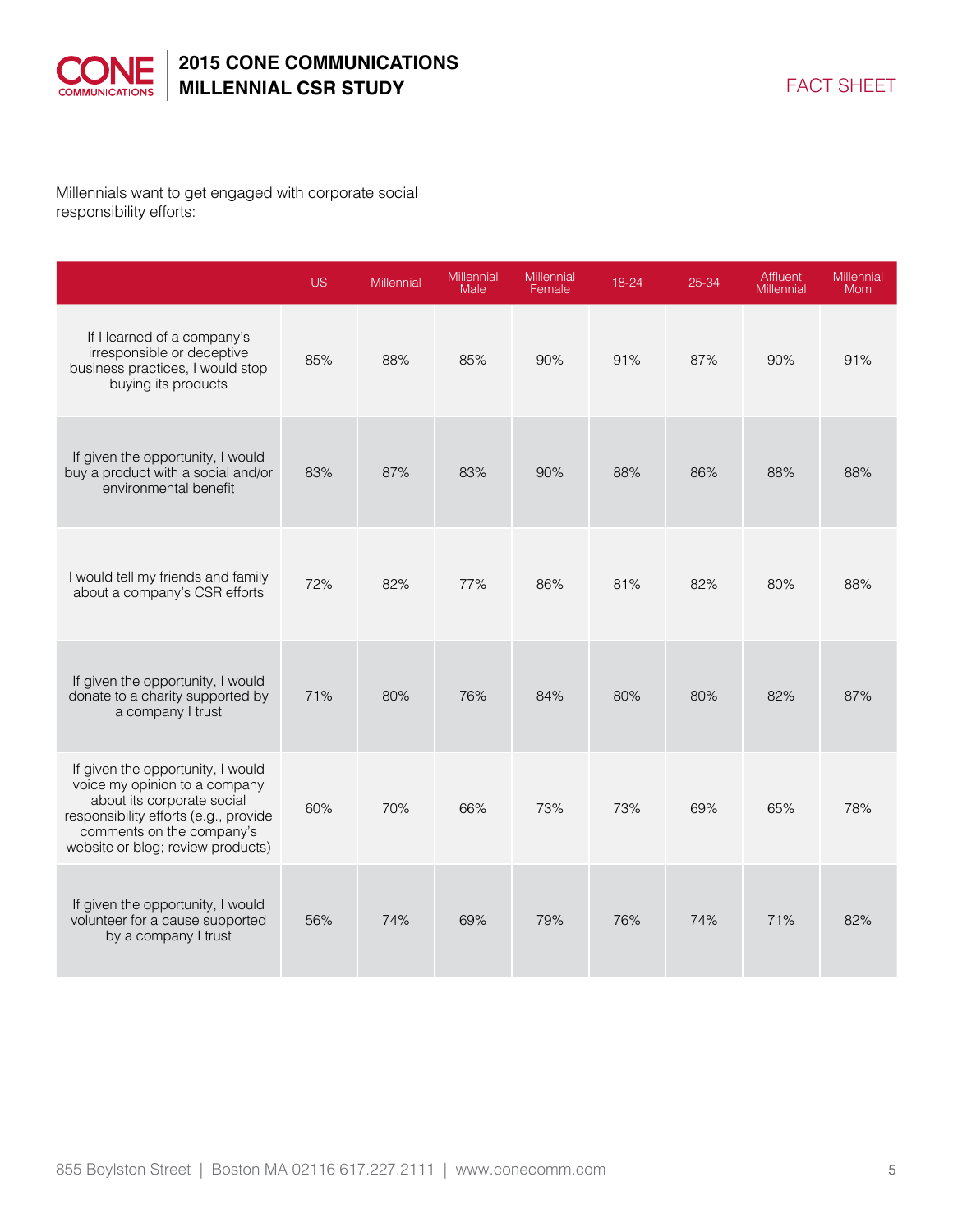

In the past 12 months, Millennials indicate they have:

|                                                                                                               | <b>US</b> | Millennial | Millennial<br><b>Male</b> | Millennial<br>Female | 18-24 | 25-34 | Affluent<br><b>Millennial</b> | Millennial<br><b>Mom</b> |
|---------------------------------------------------------------------------------------------------------------|-----------|------------|---------------------------|----------------------|-------|-------|-------------------------------|--------------------------|
| Made a donation                                                                                               | 69%       | 67%        | 61%                       | 73%                  | 65%   | 67%   | 81%                           | 75%                      |
| Bought a product with a social<br>and/or environmental benefit                                                | 56%       | 59%        | 54%                       | 64%                  | 65%   | 57%   | 66%                           | 62%                      |
| Boycotted (refused to purchase)<br>a company's products/services<br>upon learning it behaved<br>irresponsibly | 48%       | 51%        | 50%                       | 52%                  | 58%   | 49%   | 51%                           | 54%                      |
| Volunteered                                                                                                   | 40%       | 50%        | 49%                       | 51%                  | 60%   | 47%   | 61%                           | 48%                      |
| Told friends or family about a<br>company's corporate social<br>responsibility efforts                        | 39%       | 45%        | 45%                       | 46%                  | 53%   | 43%   | 44%                           | 44%                      |
| Researched a company's<br>business practices or support of<br>social and environmental issues                 | 37%       | 40%        | 41%                       | 39%                  | 44%   | 38%   | 45%                           | 38%                      |
| Given their opinions and feedback<br>about a company's responsibility<br>efforts directly to that company     | 34%       | 38%        | 37%                       | 39%                  | 44%   | 37%   | 40%                           | 38%                      |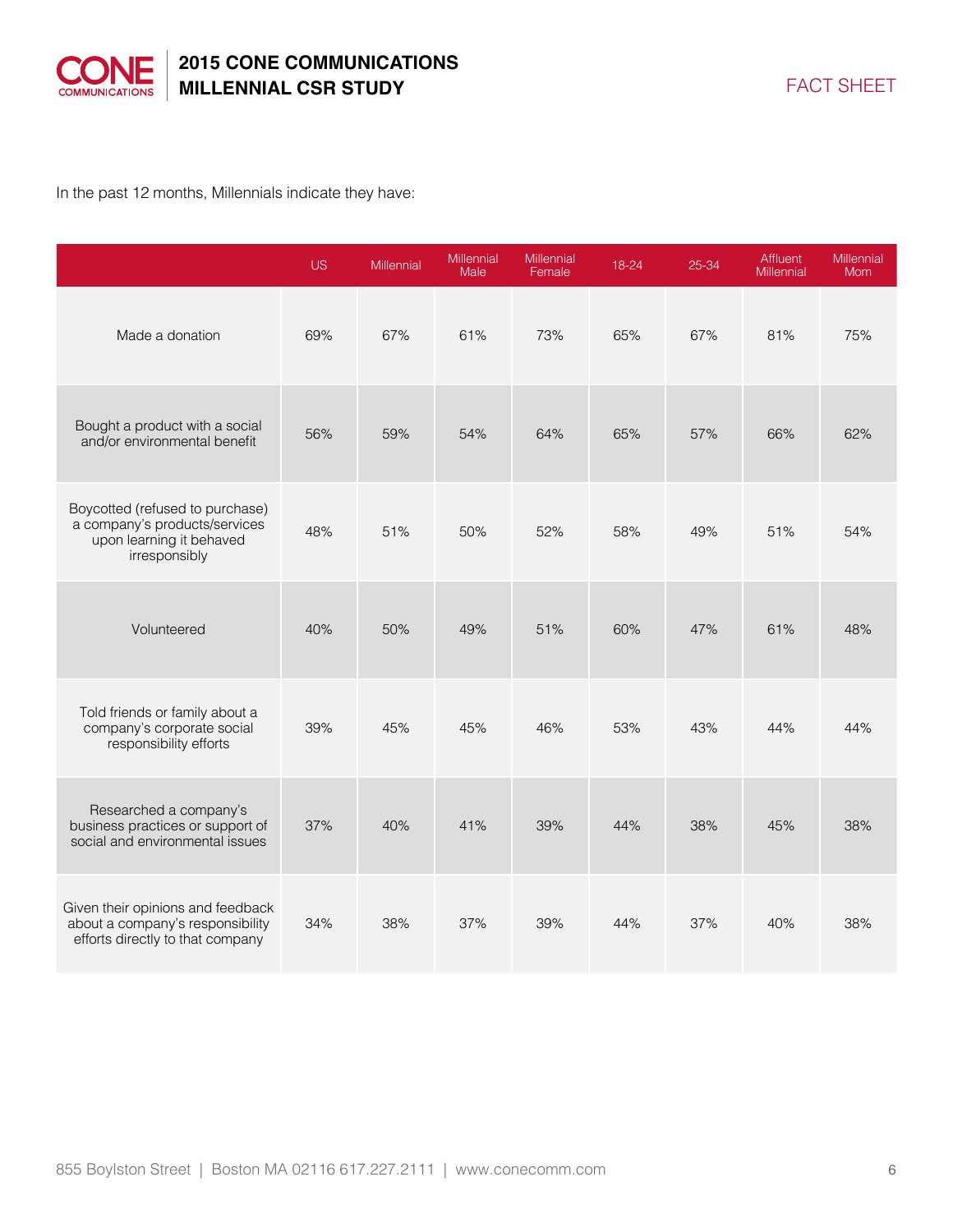

Millennials consider a company's social and environmental commitments before making important decisions:

|                                                                            | US. | Millennial | Millennial<br>Male | Millennial<br>Female | 18-24 | 25-34 | Affluent<br>Millennial | Millennial<br>Mom |
|----------------------------------------------------------------------------|-----|------------|--------------------|----------------------|-------|-------|------------------------|-------------------|
| Which companies they want<br>to see doing business in their<br>communities | 84% | 86%        | 83%                | 89%                  | 88%   | 85%   | 87%                    | 89%               |
| What to buy or where to shop                                               | 80% | 81%        | 76%                | 87%                  | 85%   | 80%   | 81%                    | 87%               |
| Which products and services to<br>recommend to people                      | 78% | 81%        | 77%                | 86%                  | 86%   | 80%   | 81%                    | 88%               |
| Where to work                                                              | 73% | 76%        | 72%                | 80%                  | 82%   | 75%   | 74%                    | 76%               |
| Which stocks or mutual funds to<br>invest in                               | 60% | 61%        | 57%                | 64%                  | 67%   | 59%   | 60%                    | 63%               |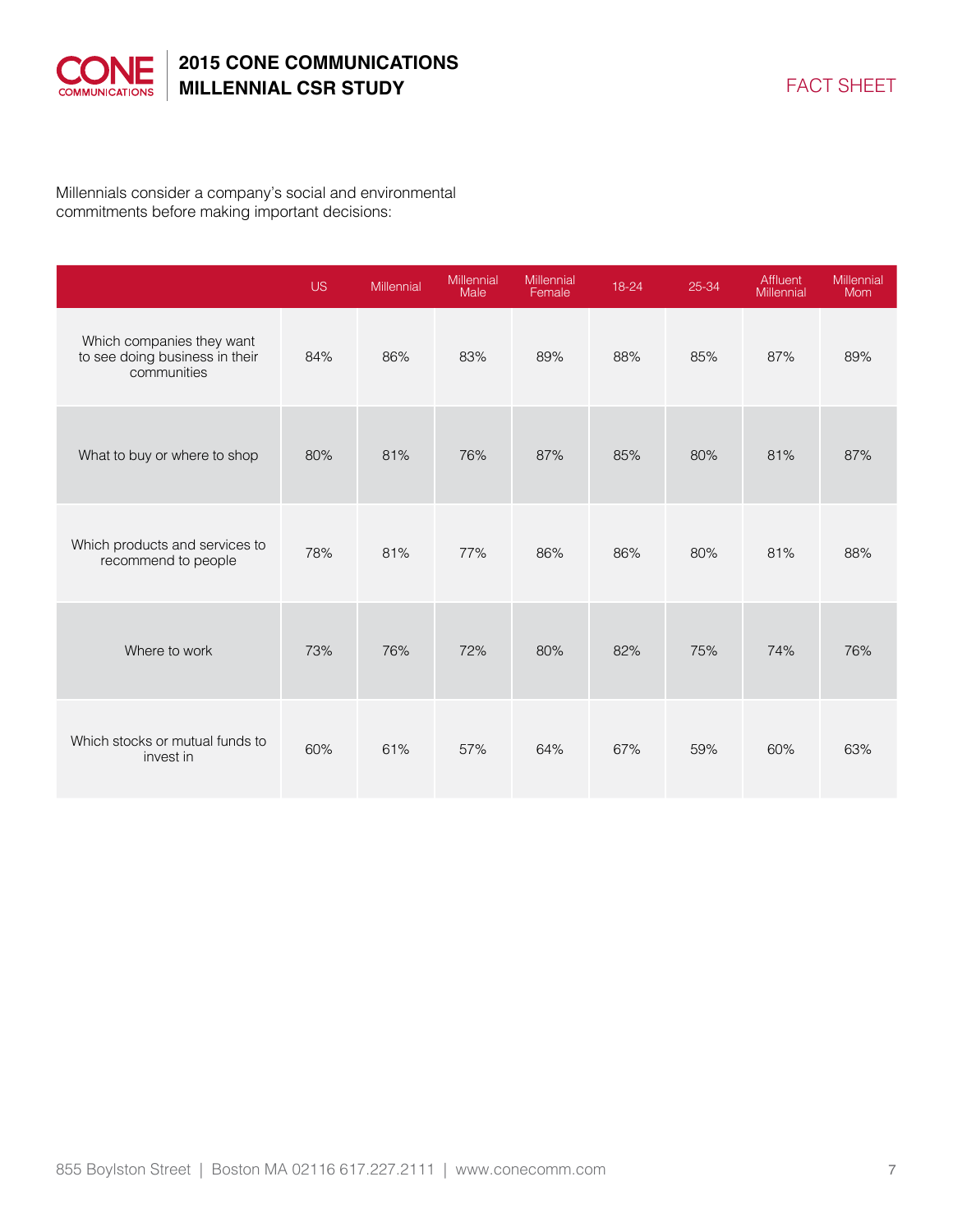

Millennial likeliness to personally address social or environmental issues:

|                                                                                                                                 | <b>US</b> | Millennial | Millennial<br>Male | Millennial<br>Female | 18-24 | 25-34 | <b>Affluent</b><br><b>Millennial</b> | Millennial<br><b>Mom</b> |
|---------------------------------------------------------------------------------------------------------------------------------|-----------|------------|--------------------|----------------------|-------|-------|--------------------------------------|--------------------------|
| They would be willing to consume/<br>purchase fewer products to<br>preserve natural resources                                   | 78%       | 79%        | 77%                | 81%                  | 77%   | 80%   | 84%                                  | 78%                      |
| They would be willing to buy<br>a product from an unknown<br>brand if it had strong social or<br>environmental commitments      | 74%       | 74%        | 71%                | 77%                  | 77%   | 73%   | 73%                                  | 77%                      |
| They would be willing to pay more<br>for a socially or environmentally<br>responsible product                                   | 66%       | 70%        | 66%                | 75%                  | 71%   | 70%   | 79%                                  | 71%                      |
| They would be willing to borrow<br>or share products rather than buy<br>new ones                                                | 56%       | 66%        | 67%                | 65%                  | 65%   | 66%   | 64%                                  | 67%                      |
| They would choose to work for<br>a socially responsible company,<br>even if the salary would be less<br>than at other companies | 56%       | 62%        | 60%                | 65%                  | 66%   | 61%   | 58%                                  | 60%                      |
| They would purchase a product of<br>a lesser quality or efficacy if it was<br>more socially or environmentally<br>responsible   | 49%       | 55%        | 52%                | 58%                  | 59%   | 54%   | 52%                                  | 61%                      |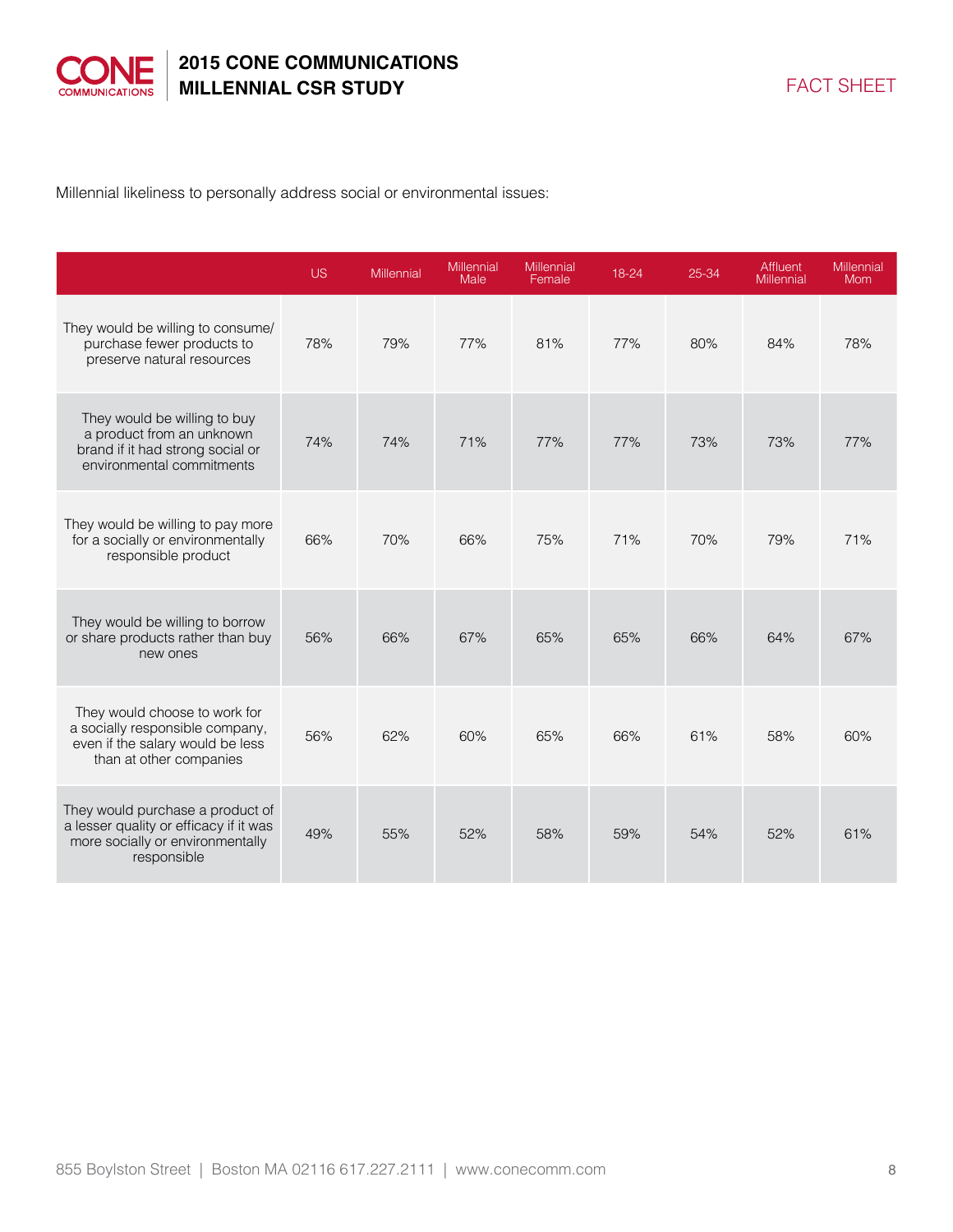

When a company supports a social or environmental issue, Millennials say they:

|                                                                                                  | <b>US</b> | Millennial | <b>Millennial</b><br>Male | Millennial<br>Female | 18-24 | 25-34 | Affluent<br>Millennial | <b>Millennial</b><br>Mom |
|--------------------------------------------------------------------------------------------------|-----------|------------|---------------------------|----------------------|-------|-------|------------------------|--------------------------|
| Have a more positive image of<br>that company                                                    | 91%       | 93%        | 90%                       | 95%                  | 93%   | 92%   | 96%                    | 95%                      |
| Would be more likely to trust the<br>company                                                     | 87%       | 89%        | 87%                       | 92%                  | 93%   | 89%   | 92%                    | 91%                      |
| Would be more loyal to the<br>company (i.e., continue buying<br>the company's products/services) | 87%       | 87%        | 84%                       | 91%                  | 85%   | 88%   | 88%                    | 90%                      |

Millennials believe companies have made an impact on social and environmental issues:

|                                                                                            | <b>US</b> | Millennial | <b>Millennial</b><br>Male | <b>Millennial</b><br>Female | 18-24 | 25-34 | Affluent<br><b>Millennial</b> | <b>Millennial</b><br>Mom |
|--------------------------------------------------------------------------------------------|-----------|------------|---------------------------|-----------------------------|-------|-------|-------------------------------|--------------------------|
| Companies have made a<br>significant positive impact on<br>social and environmental issues | 23%       | 20%        | 19%                       | 22%                         | 23%   | 19%   | 22%                           | 23%                      |
| Companies have had a<br>moderately positive impact                                         | 46%       | 50%        | 49%                       | 51%                         | 48%   | 50%   | 52%                           | 53%                      |
| Companies have had minimal<br>positive impact                                              | 28%       | 27%        | 29%                       | 25%                         | 26%   | 27%   | 23%                           | 21%                      |
| Companies have had no impact                                                               | 3%        | 3%         | 4%                        | 3%                          | 3%    | 3%    | 3%                            | 3%                       |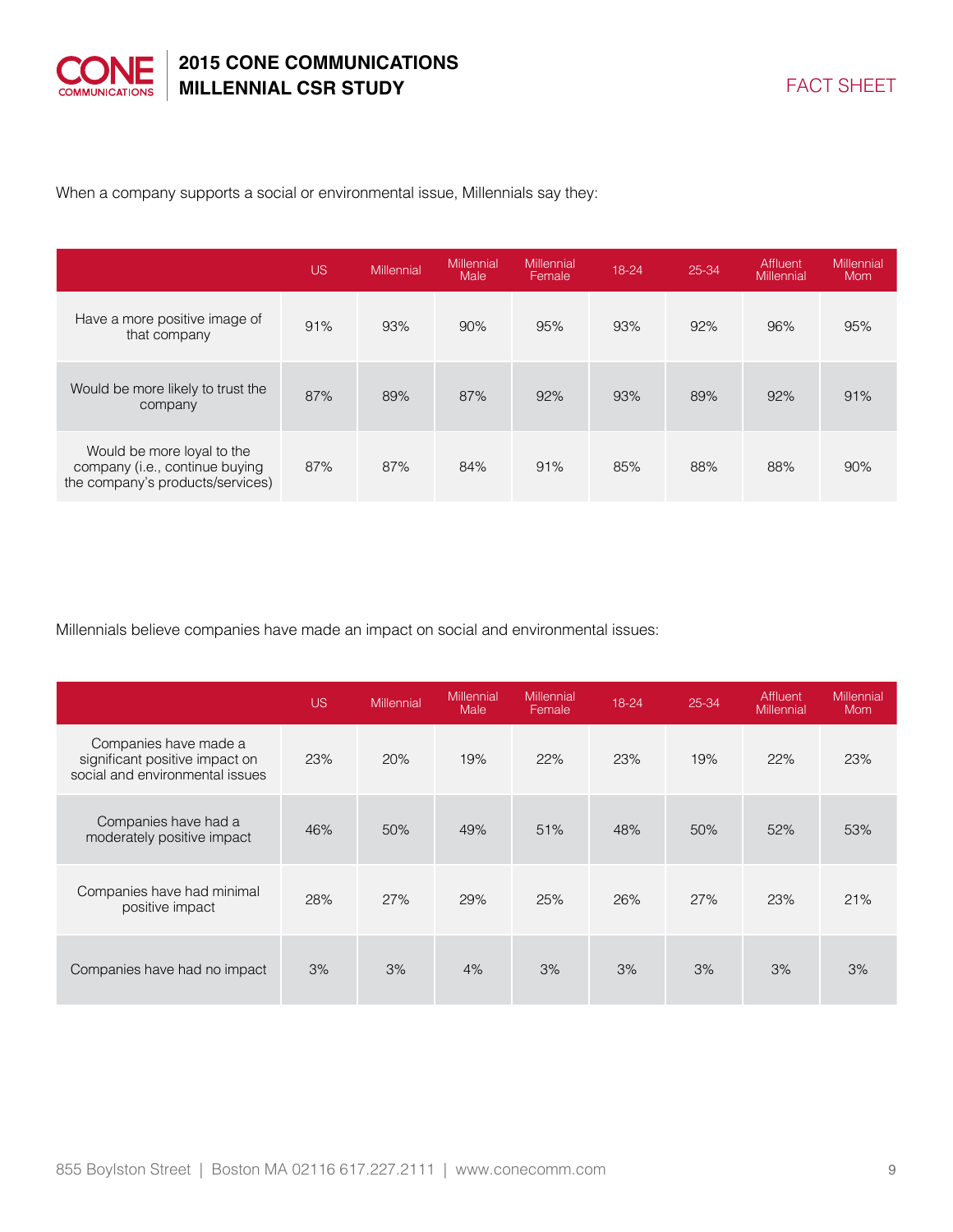

Millennials believe their purchases can impact social and environmental issues:

|                                                                                                   | US. | Millennial | Millennial<br>Male | <b>Millennial</b><br>Female | 18-24 | 25-34 | Affluent<br><b>Millennial</b> | Millennial<br><b>Mom</b> |
|---------------------------------------------------------------------------------------------------|-----|------------|--------------------|-----------------------------|-------|-------|-------------------------------|--------------------------|
| They believe they can have a<br>significant positive impact through<br>their purchasing decisions | 24% | 27%        | 26%                | 28%                         | 36%   | 25%   | 24%                           | 29%                      |
| They believe they can make a<br>moderate impact                                                   | 41% | 42%        | 36%                | 48%                         | 43%   | 42%   | 45%                           | 46%                      |
| They believe they can make a<br>minimal impact                                                    | 26% | 23%        | 28%                | 18%                         | 15%   | 25%   | 27%                           | 19%                      |
| They don't believe they have<br>any impact                                                        | 9%  | 8%         | 10%                | 6%                          | 6%    | 9%    | 4%                            | 6%                       |

Reasons preventing Millennials from purchasing socially or environmentally responsible products/services:

|                                                                                  | US. | Millennial | Millennial<br>Male | <b>Millennial</b><br>Female | 18-24 | 25-34 | Affluent<br>Millennial | <b>Millennial</b><br><b>Mom</b> |
|----------------------------------------------------------------------------------|-----|------------|--------------------|-----------------------------|-------|-------|------------------------|---------------------------------|
| There is not always an option<br>to purchase these products or<br>services       | 84% | 83%        | 82%                | 84%                         | 85%   | 83%   | 85%                    | 84%                             |
| They think these products or<br>services will cost more                          | 80% | 79%        | 80%                | 79%                         | 77%   | 80%   | 82%                    | 77%                             |
| They don't have the time to seek<br>out these products or services               | 59% | 65%        | 65%                | 65%                         | 67%   | 64%   | 72%                    | 64%                             |
| They don't know what social or<br>environmental claims they<br>should prioritize | 59% | 61%        | 62%                | 59%                         | 69%   | 58%   | 61%                    | 59%                             |
| They don't believe the quality<br>of these products or services<br>are as high   | 53% | 55%        | 57%                | 52%                         | 61%   | 53%   | 55%                    | 48%                             |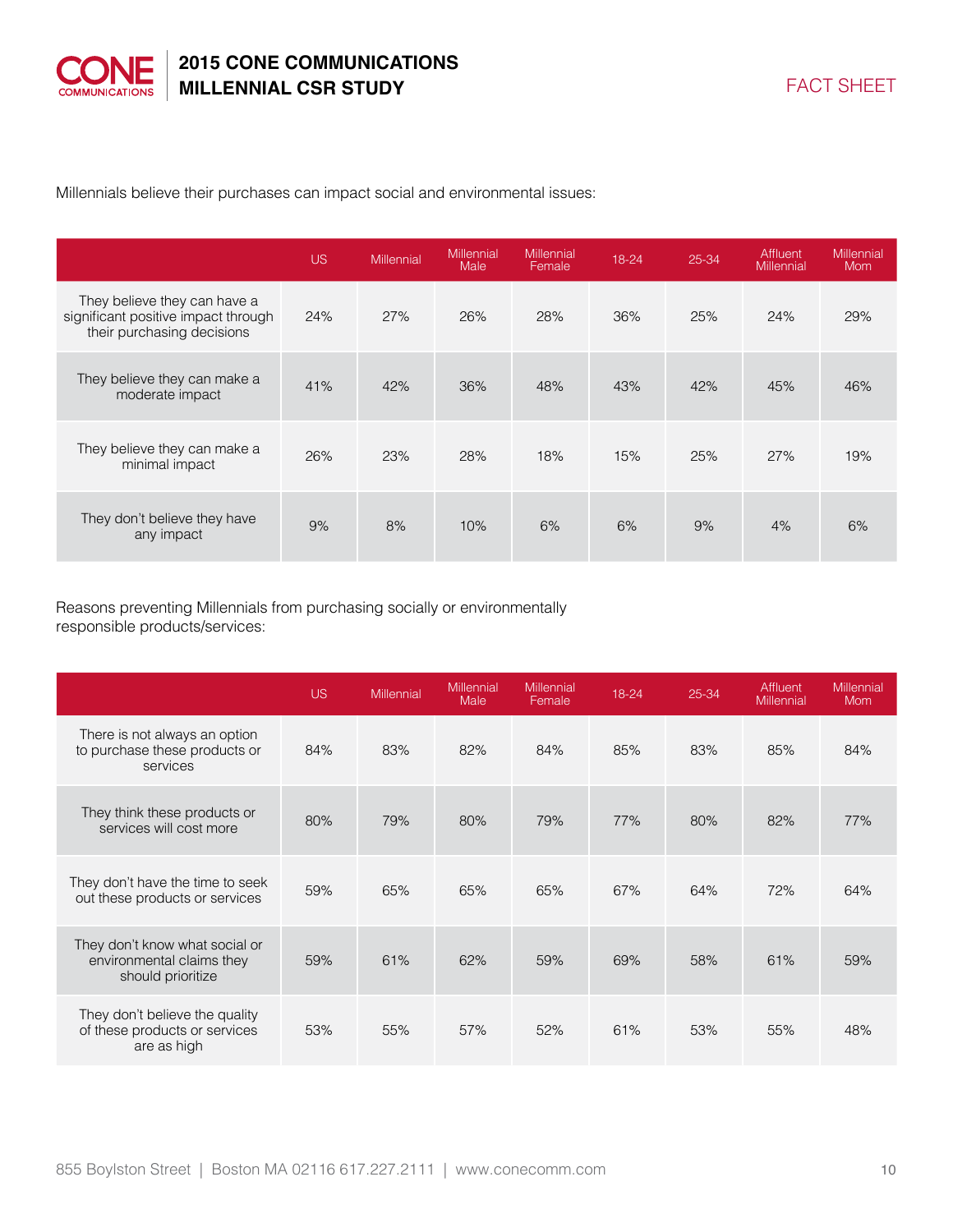

Millennial sentiment about companies involved in CSR:

|                                                                                                                                           | <b>US</b> | Millennial | Millennial<br>Male | <b>Millennial</b><br>Female | 18-24 | 25-34 | Affluent<br><b>Millennial</b> | Millennial<br><b>Mom</b> |
|-------------------------------------------------------------------------------------------------------------------------------------------|-----------|------------|--------------------|-----------------------------|-------|-------|-------------------------------|--------------------------|
| They would like to see more of<br>the products, services, or retailers<br>they use support worthy social<br>and/or environmental issues   | 89%       | 90%        | 87%                | 92%                         | 87%   | 90%   | 92%                           | 91%                      |
| They believe it's okay if a<br>company is not perfect, as long<br>as it is honest about its efforts                                       | 89%       | 88%        | 87%                | 90%                         | 87%   | 89%   | 92%                           | 87%                      |
| They want companies to tell them<br>what they're doing to operate<br>more responsibly or to support<br>social and environmental issues    | 85%       | 87%        | 83%                | 90%                         | 86%   | 87%   | 90%                           | 88%                      |
| They expect companies to do<br>more than make a profit; they<br>must operate responsibly to<br>address social and<br>environmental issues | 87%       | 86%        | 82%                | 90%                         | 88%   | 85%   | 90%                           | 89%                      |
| Whenever possible, they<br>try to purchase products or<br>services that are socially and/or<br>environmentally responsible                | 82%       | 81%        | 76%                | 86%                         | 80%   | 81%   | 83%                           | 86%                      |
| They are confused by the<br>messages companies use<br>to talk about their social and<br>environmental efforts and impacts                 | 58%       | 54%        | 57%                | 51%                         | 55%   | 54%   | 48%                           | 53%                      |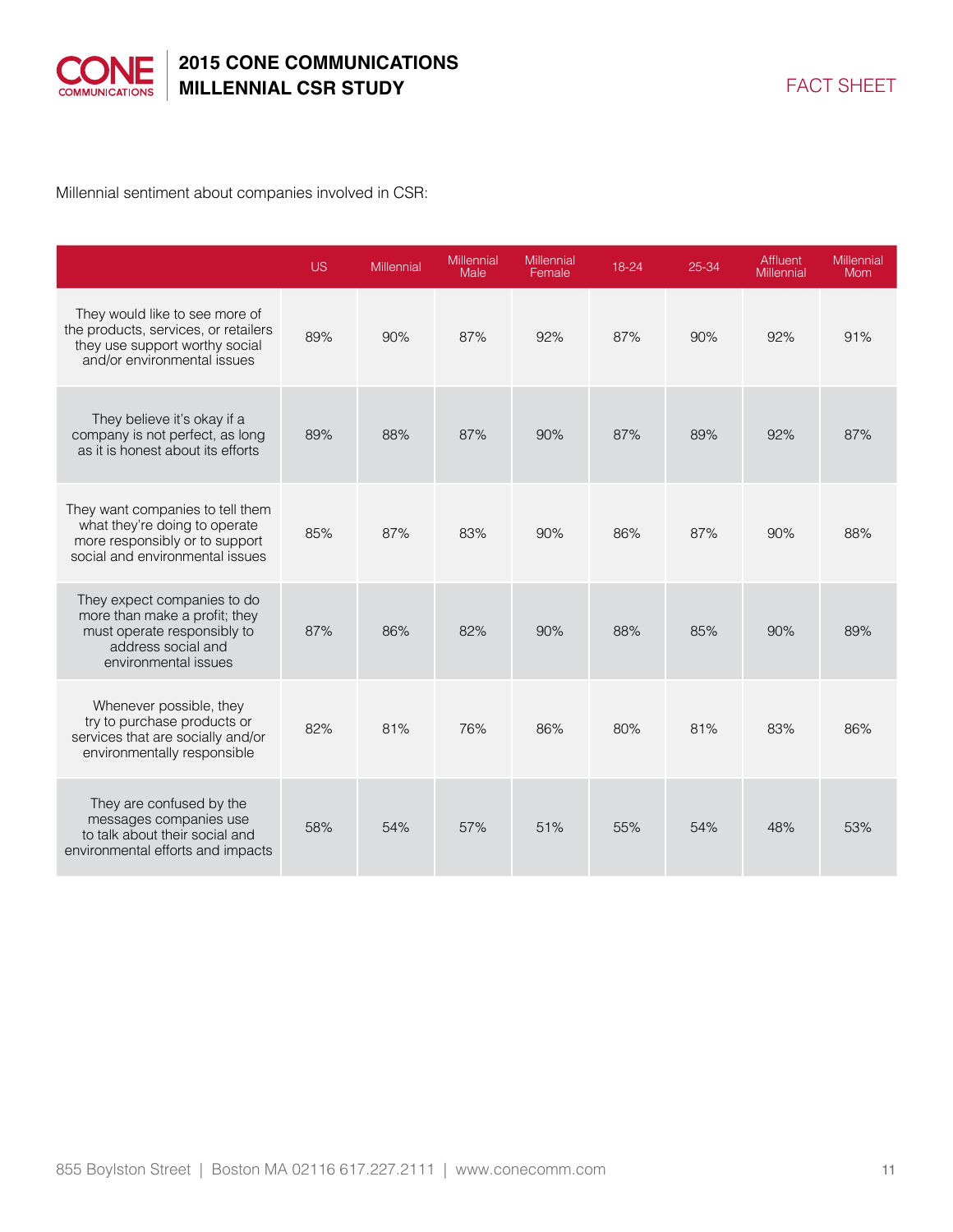

Millennials' feelings about companies' social and environmental commitments:

|                                                                                                                                                                 | US  | <b>Millennial</b> | <b>Millennial</b><br>Male | Millennial<br>Female | 18-24 | 25-34 | Affluent<br>Millennial | Millennial<br><b>Mom</b> |
|-----------------------------------------------------------------------------------------------------------------------------------------------------------------|-----|-------------------|---------------------------|----------------------|-------|-------|------------------------|--------------------------|
| They assume companies are<br>striving to be as responsible as<br>possible until they learn otherwise                                                            | 49% | 48%               | 47%                       | 48%                  | 52%   | 46%   | 43%                    | 54%                      |
| They don't believe companies<br>are striving to be as responsible<br>as possible until they hear<br>information about their positive<br>commitments and efforts | 51% | 52%               | 53%                       | 52%                  | 48%   | 54%   | 57%                    | 46%                      |

Millennials want to relate to CSR efforts:

|                                                                                                                                      | <b>US</b> | <b>Millennial</b> | Millennial<br>Male | Millennial<br>Female | 18-24 | 25-34 | Affluent<br><b>Millennial</b> | <b>Millennial</b><br>Mom |
|--------------------------------------------------------------------------------------------------------------------------------------|-----------|-------------------|--------------------|----------------------|-------|-------|-------------------------------|--------------------------|
| When companies use social or<br>environmental terms or words they<br>don't understand, they will ignore<br>those messages altogether | 60%       | 60%               | 61%                | 60%                  | 67%   | 59%   | 64%                           | 63%                      |
| Companies need to do a better<br>job showing how their social<br>and environmental efforts are<br>personally relevant to them        | 86%       | 85%               | 83%                | 87%                  | 85%   | 85%   | 89%                           | 90%                      |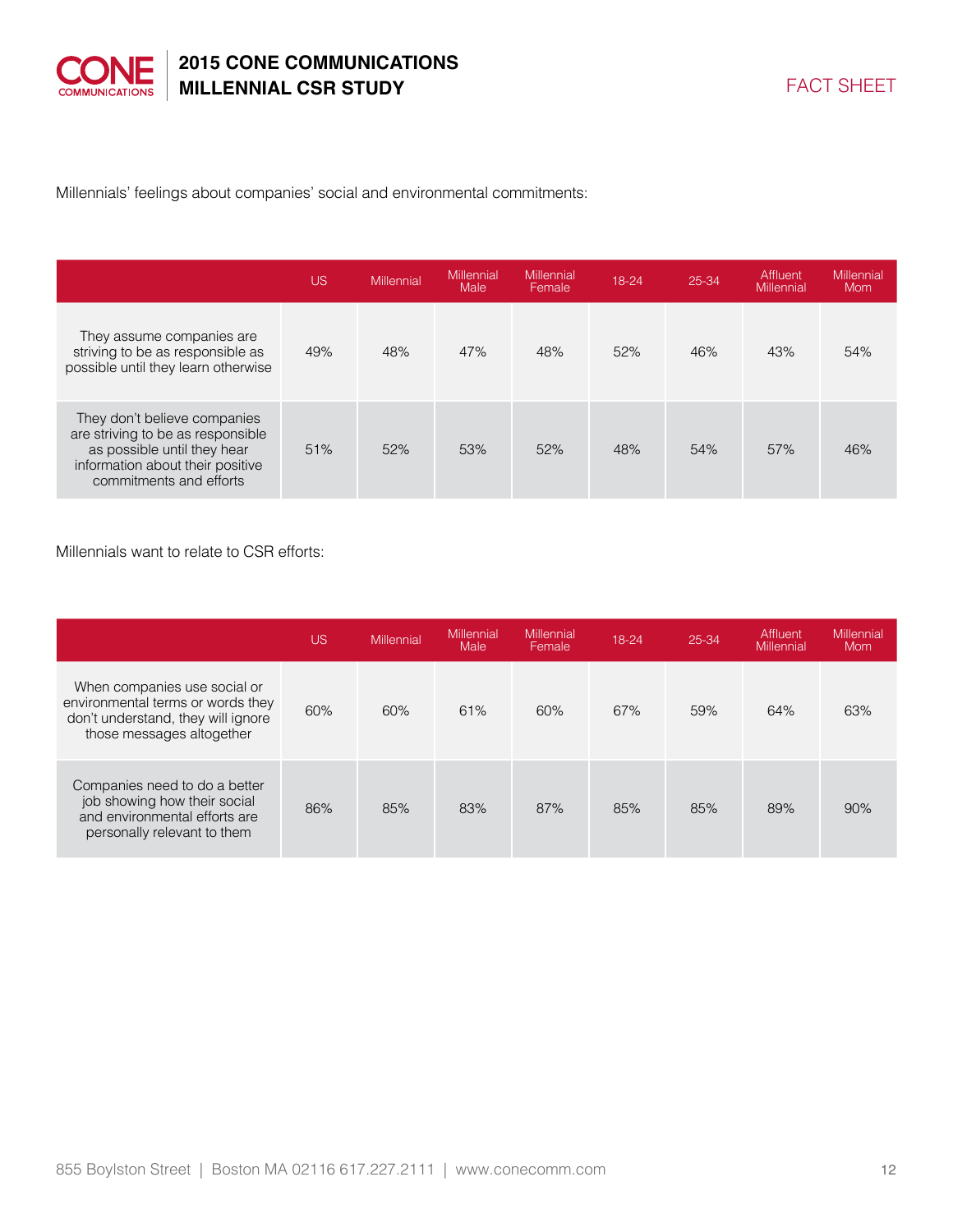

Millennials' attention paid to companies' social and environmental efforts:

|                                                                                                                                                                                                                  | <b>US</b> | Millennial | Millennial<br>Male | Millennial<br>Female | 18-24 | 25-34 | Affluent<br>Millennial | Millennial<br><b>Mom</b> |
|------------------------------------------------------------------------------------------------------------------------------------------------------------------------------------------------------------------|-----------|------------|--------------------|----------------------|-------|-------|------------------------|--------------------------|
| They expect companies to report<br>on the progress of their social and<br>environmental efforts                                                                                                                  | 82%       | 81%        | 79%                | 82%                  | 84%   | 80%   | 77%                    | 80%                      |
| If a company makes social and<br>environmental commitments, they<br>hold it accountable for producing<br>and communicating results                                                                               | 81%       | 82%        | 77%                | 86%                  | 86%   | 81%   | 79%                    | 85%                      |
| They only pay attention<br>to a company's social or<br>environmental efforts if it is going<br>above and beyond what other<br>companies are doing                                                                | 63%       | 64%        | 64%                | 65%                  | 69%   | 63%   | 66%                    | 62%                      |
| They don't really pay attention to a<br>company's social or environmental<br>efforts until something goes wrong<br>(e.g., a company is called out for<br>wrongdoing, a company fails to<br>meet its commitments) | 54%       | 58%        | 64%                | 53%                  | 60%   | 58%   | 60%                    | 52%                      |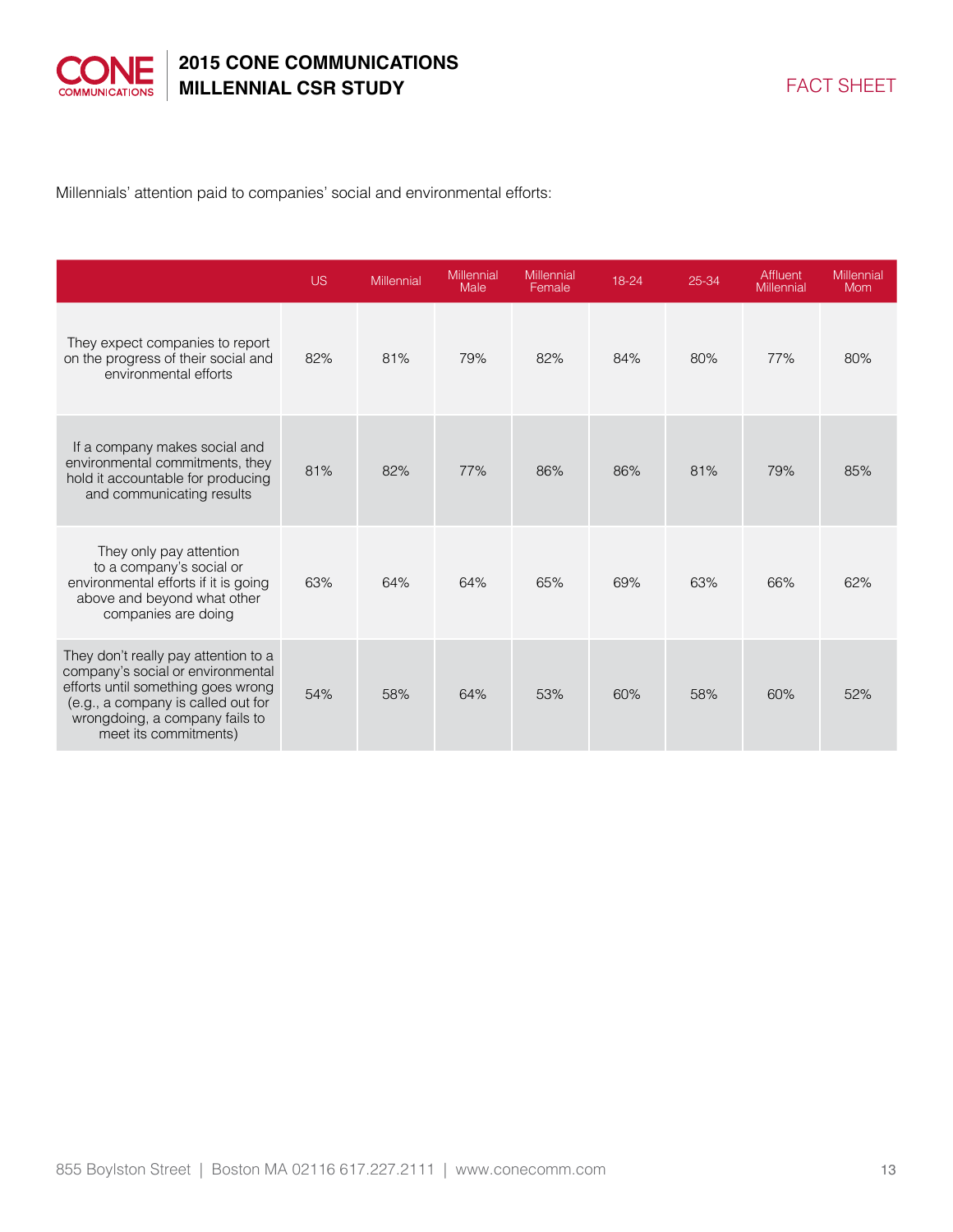

Millennials' actions in relation to companies' social or environmental efforts and operations:

|                                                                                                                          | <b>US</b> | Millennial | Millennial<br>Male | Millennial<br>Female | 18-24 | 25-34 | Affluent<br>Millennial | <b>Millennial</b><br><b>Mom</b> |
|--------------------------------------------------------------------------------------------------------------------------|-----------|------------|--------------------|----------------------|-------|-------|------------------------|---------------------------------|
| Reward a company for operating<br>responsibly (e.g., by purchasing<br>their products or speaking<br>positively about it) | 27%       | 32%        | 31%                | 33%                  | 36%   | 31%   | 35%                    | 37%                             |
| Punish a company for<br>irresponsible behavior (e.g.,<br>by boycotting or speaking out<br>against it)                    | 12%       | 14%        | 18%                | 11%                  | 13%   | 14%   | 17%                    | 12%                             |
| Equally likely to reward<br>or punish a company based on<br>how it operates                                              | 47%       | 40%        | 37%                | 43%                  | 37%   | 41%   | 41%                    | 41%                             |
| Whether or not a company<br>operates responsibly does not<br>affect their actions                                        | 14%       | 14%        | 15%                | 12%                  | 14%   | 14%   | 6%                     | 10%                             |

Millennials use social media (e.g., Facebook, Twitter) to address and/or engage with companies around social and environmental issues:

|                                                                                                                 | <b>US</b> | Millennial | <b>Millennial</b><br><b>Male</b> | Millennial<br>Female | 18-24 | 25-34 | Affluent<br>Millennial | Millennial<br>Mom |
|-----------------------------------------------------------------------------------------------------------------|-----------|------------|----------------------------------|----------------------|-------|-------|------------------------|-------------------|
| They use social media to address<br>or engage with companies around<br>social and environmental issues          | 53%       | 66%        | 62%                              | 70%                  | 73%   | 64%   | 60%                    | 71%               |
| They don't use social media<br>to address or engage with<br>companies around social and<br>environmental issues | 47%       | 34%        | 38%                              | 30%                  | 27%   | 36%   | 40%                    | 29%               |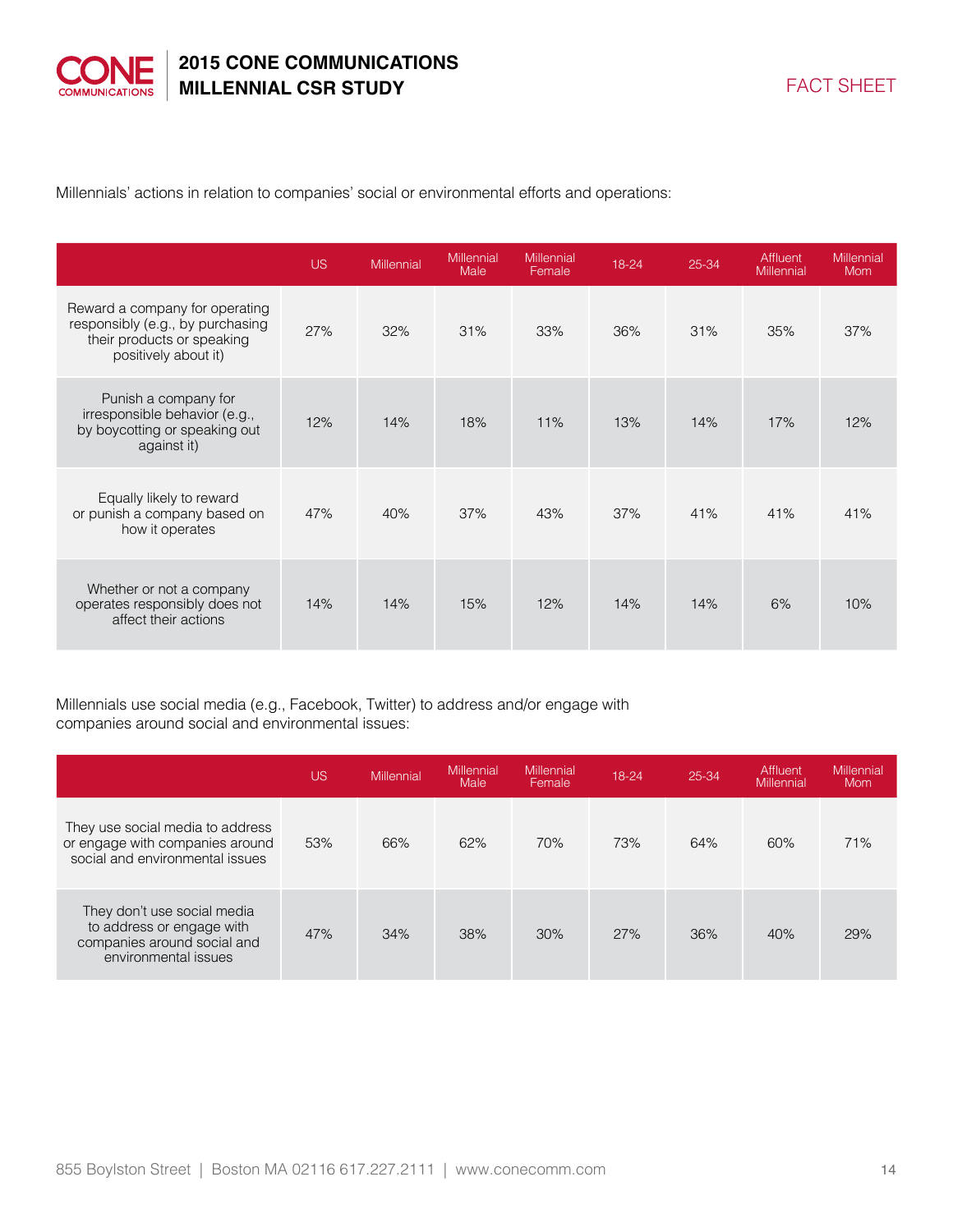

Millennials use social media in various ways to address and/or engage with companies around social and environmental issues:

|                                                                                                                 | <b>US</b> | Millennial | <b>Millennial</b><br>Male | Millennial<br>Female | 18-24 | 25-34 | Affluent<br><b>Millennial</b> | Millennial<br><b>Mom</b> |
|-----------------------------------------------------------------------------------------------------------------|-----------|------------|---------------------------|----------------------|-------|-------|-------------------------------|--------------------------|
| To share positive information<br>about companies and issues they<br>care about with people in their<br>networks | 30%       | 38%        | 33%                       | 43%                  | 43%   | 37%   | 37%                           | 42%                      |
| To learn more about specific<br>companies and issues                                                            | 27%       | 33%        | 29%                       | 36%                  | 39%   | 31%   | 23%                           | 37%                      |
| To share negative information<br>about companies and issues they<br>care about with people in their<br>networks | 21%       | 26%        | 22%                       | 29%                  | 28%   | 25%   | 30%                           | 26%                      |
| To directly communicate with<br>companies around these issues                                                   | 14%       | 18%        | 17%                       | 19%                  | 27%   | 15%   | 14%                           | 16%                      |
| To contribute directly to an effort<br>led by a company (e.g., pledge,<br>volunteer, or donate)                 | 12%       | 17%        | 14%                       | 20%                  | 22%   | 15%   | 12%                           | 20%                      |
| To recruit others in their networks<br>to contribute directly to an effort<br>led by a company                  | 10%       | 15%        | 15%                       | 14%                  | 17%   | 14%   | 15%                           | 12%                      |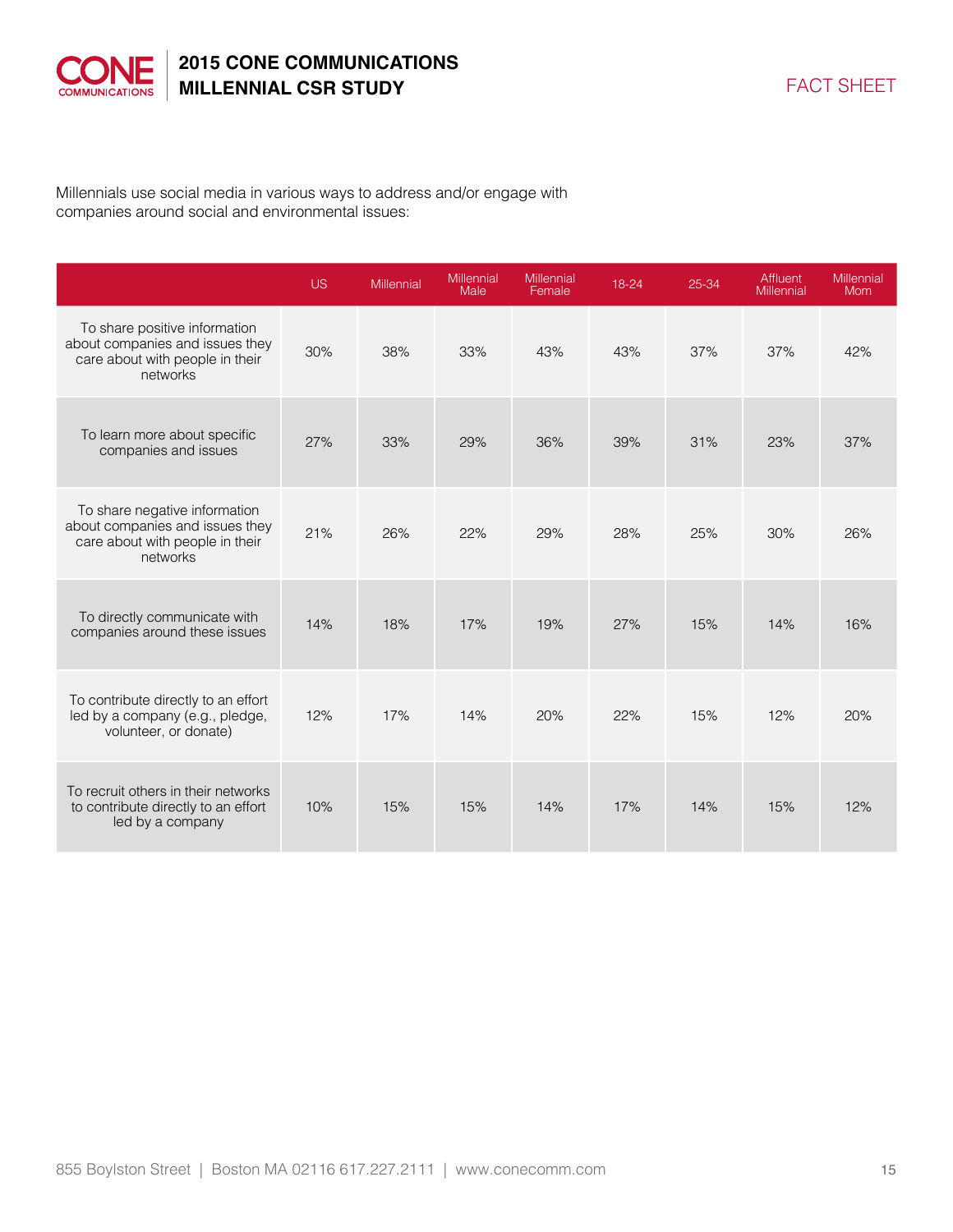

The most effective communication channels for information about social and environmental programs and products:

|                                                                            | <b>US</b> | Millennial | Millennial<br>Male | Millennial<br>Female | 18-24 | 25-34 | Affluent<br><b>Millennial</b> | Millennial<br>Mom |
|----------------------------------------------------------------------------|-----------|------------|--------------------|----------------------|-------|-------|-------------------------------|-------------------|
| On the product or its<br>package/label                                     | 18%       | 19%        | 16%                | 22%                  | 20%   | 19%   | 21%                           | 19%               |
| Social media (e.g., Facebook<br>or Twitter)                                | 12%       | 18%        | 14%                | 22%                  | 23%   | 17%   | 15%                           | 22%               |
| On the company's website                                                   | 13%       | 12%        | 15%                | 10%                  | 10%   | 13%   | 14%                           | 8%                |
| Advertising (e.g., print,<br>broadcast or online)                          | 17%       | 11%        | 11%                | 11%                  | 9%    | 11%   | 13%                           | 13%               |
| Media (e.g., stories and<br>interviews in the local paper)                 | 13%       | 11%        | 15%                | 8%                   | 10%   | 12%   | 17%                           | 8%                |
| In store (e.g., store employees<br>or in-store signage)                    | 10%       | 10%        | 11%                | 8%                   | 9%    | 10%   | 5%                            | 9%                |
| Cell/mobile phone                                                          | 5%        | 7%         | 7%                 | 7%                   | 9%    | 6%    | 4%                            | 7%                |
| Company-sponsored community<br>events (e.g., a charity walk or<br>concert) | 6%        | 6%         | 6%                 | 6%                   | 3%    | 7%    | 6%                            | 6%                |
| Through the mail                                                           | 9%        | 6%         | 5%                 | 7%                   | 7%    | 6%    | 6%                            | 9%                |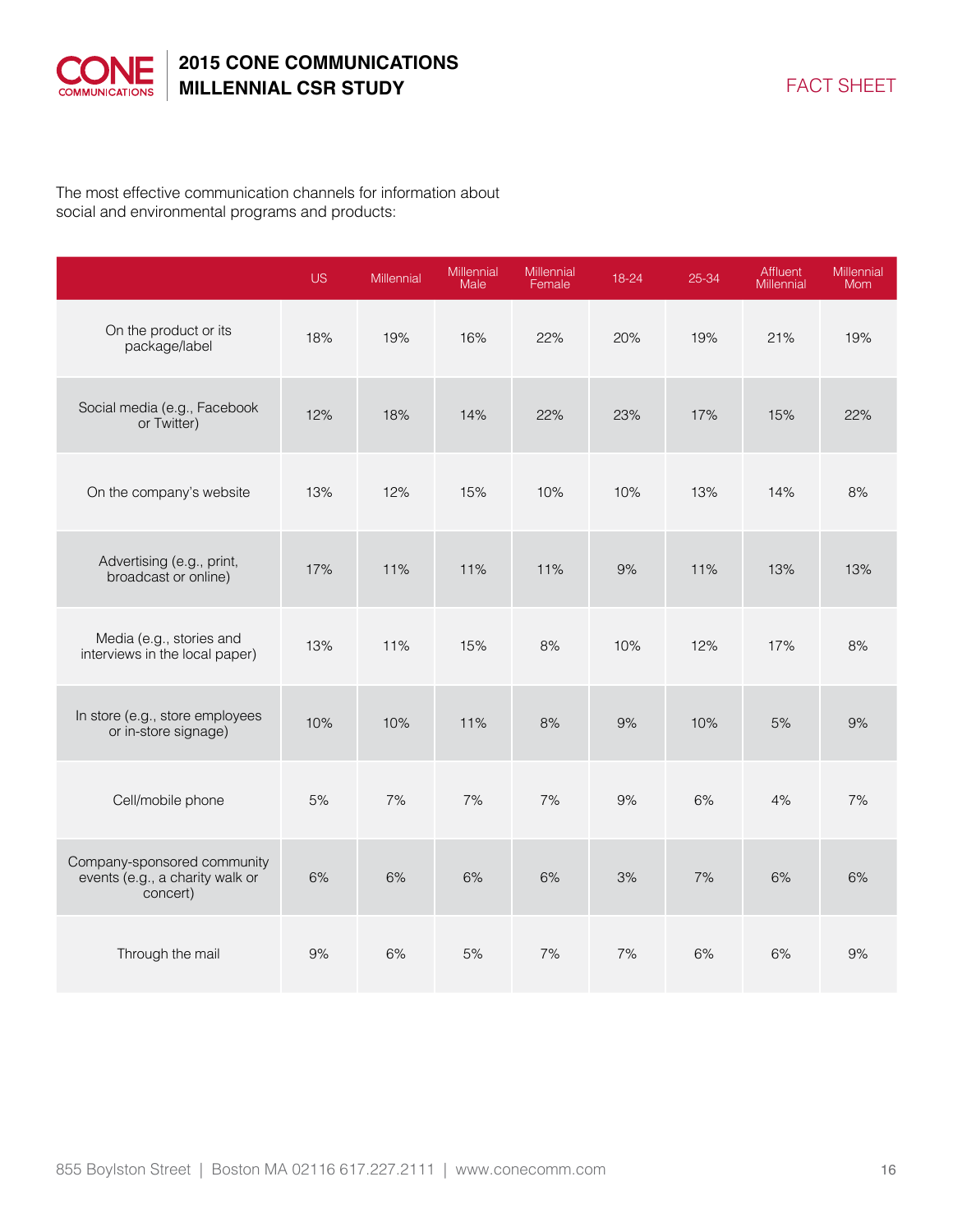

Millennials are likely to use resources when shopping in a store to learn about a company's/product's social or environmental commitments or impacts:

|                                           | <b>US</b> | Millennial | <b>Millennial</b><br><b>Male</b> | Millennial<br>Female | 18-24 | 25-34 | Affluent<br>Millennial | <b>Millennial</b><br><b>Mom</b> |
|-------------------------------------------|-----------|------------|----------------------------------|----------------------|-------|-------|------------------------|---------------------------------|
| Product package                           | 84%       | 85%        | 81%                              | 89%                  | 85%   | 85%   | 84%                    | 88%                             |
| Signs around the store or on the<br>shelf | 80%       | 81%        | 75%                              | 87%                  | 84%   | 80%   | 87%                    | 87%                             |
| Store employees                           | 47%       | 50%        | 47%                              | 53%                  | 59%   | 48%   | 42%                    | 56%                             |
| Guest center or customer service          | 44%       | 45%        | 43%                              | 47%                  | 52%   | 43%   | 35%                    | 51%                             |
| Their mobile devices                      | 44%       | 63%        | 60%                              | 65%                  | 70%   | 61%   | 54%                    | 67%                             |

When hearing of a company's social or environmental commitments or results, Millennials prefer to hear information in the form of:

|                                                                                                                                         | <b>US</b> | Millennial | <b>Millennial</b><br>Male | Millennial<br>Female | 18-24 | 25-34 | Affluent<br><b>Millennial</b> | Millennial<br><b>Mom</b> |
|-----------------------------------------------------------------------------------------------------------------------------------------|-----------|------------|---------------------------|----------------------|-------|-------|-------------------------------|--------------------------|
| Stories of impact (e.g., profile of<br>a person positively impacted due<br>to efforts, story of a community's<br>growth due to efforts) | 17%       | 23%        | 23%                       | 23%                  | 27%   | 22%   | 18%                           | 23%                      |
| Numbers or data related to impact<br>(e.g., number of people positively<br>impacted, amount of natural<br>resources protected)          | 17%       | 24%        | 30%                       | 18%                  | 21%   | 25%   | 38%                           | 18%                      |
| Both are equally important                                                                                                              | 66%       | 53%        | 48%                       | 58%                  | 52%   | 53%   | 43%                           | 58%                      |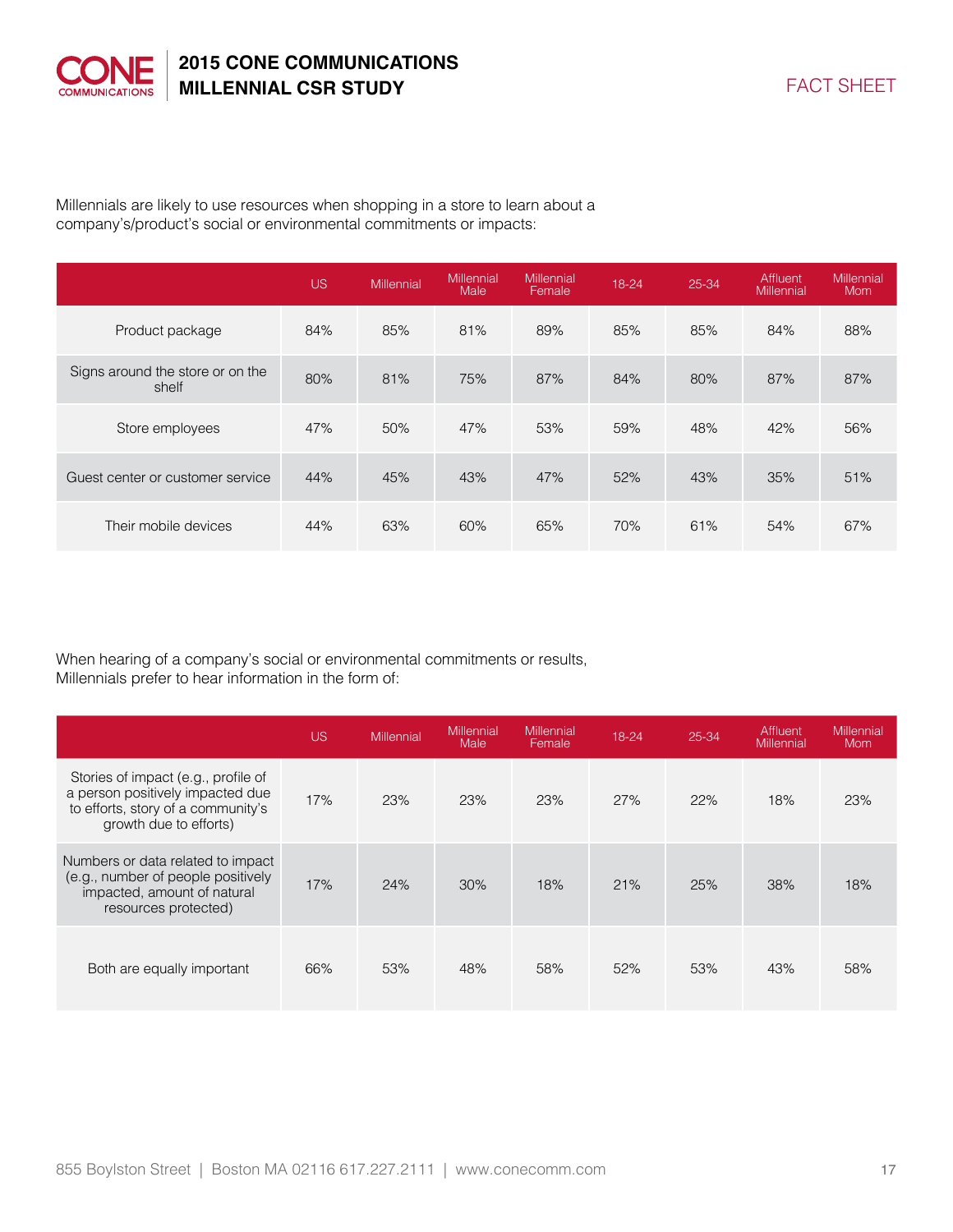

#### Millennials who have read a company's csr report in the last 12 months:

|           | <b>US</b> | Millennial | <b>Millennial</b><br>Male | Millennial<br>Female | 18-24 | 25-34 | Affluent<br>Millennial | Millennial<br><b>Mom</b> |
|-----------|-----------|------------|---------------------------|----------------------|-------|-------|------------------------|--------------------------|
| Yes       | 17%       | 23%        | 24%                       | 21%                  | 28%   | 21%   | 26%                    | 20%                      |
| <b>No</b> | 83%       | 78%        | 76%                       | 80%                  | 72%   | 79%   | 74%                    | 81%                      |

#### If interested in a company's csr report, Millennials prefer to see information in the form of a:

|                                                                                      | US. | <b>Millennial</b> | Millennial<br>Male | Millennial<br>Female | 18-24 | 25-34 | Affluent<br>Millennial | Millennial<br>Mom |
|--------------------------------------------------------------------------------------|-----|-------------------|--------------------|----------------------|-------|-------|------------------------|-------------------|
| Brief written summary                                                                | 42% | 42%               | 37%                | 46%                  | 45%   | 41%   | 50%                    | 39%               |
| Interactive website                                                                  | 36% | 38%               | 34%                | 42%                  | 33%   | 39%   | 33%                    | 46%               |
| Video                                                                                | 29% | 36%               | 38%                | 34%                  | 46%   | 33%   | 32%                    | 33%               |
| Infographic                                                                          | 16% | 26%               | 28%                | 24%                  | 29%   | 25%   | 30%                    | 16%               |
| Comprehensive written report                                                         | 18% | 20%               | 20%                | 19%                  | 25%   | 18%   | 18%                    | 16%               |
| Game                                                                                 | 8%  | 15%               | 21%                | 10%                  | 25%   | 13%   | 10%                    | 8%                |
| None of these/they are not<br>interested in learning about a<br>company's CSR report | 17% | 14%               | 13%                | 16%                  | 15%   | 14%   | 11%                    | 16%               |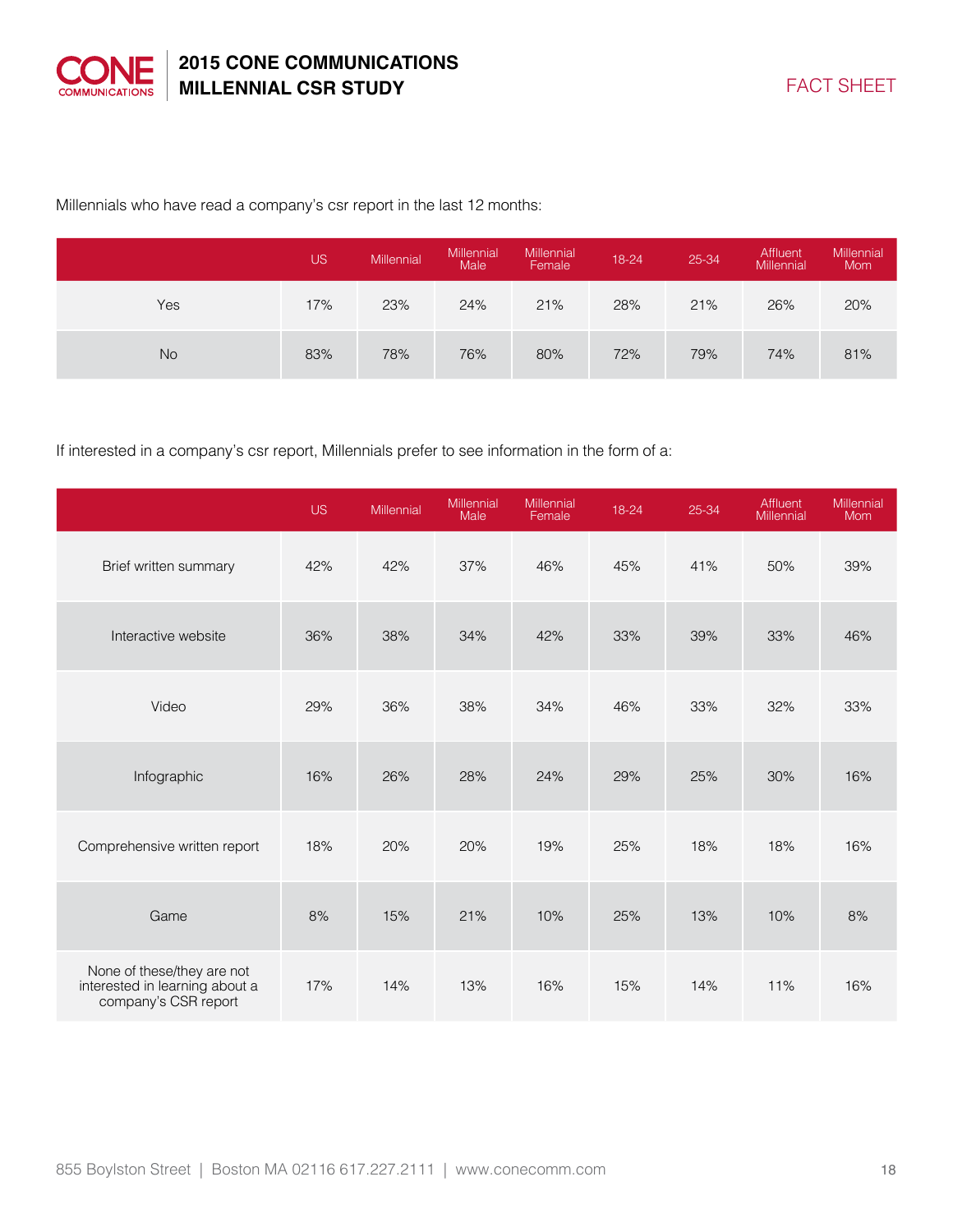

Millennial familiarity with social and environmental terms:

Summary of "I could easily define this term and provide examples"

|                          | <b>US</b> | Millennial | Millennial<br>Male | Millennial<br>Female | 18-24 | 25-34 | Affluent<br>Millennial | Millennial<br>Mom |
|--------------------------|-----------|------------|--------------------|----------------------|-------|-------|------------------------|-------------------|
| Climate change           | 60%       | 59%        | 61%                | 58%                  | 60%   | 59%   | 71%                    | 51%               |
| Biodegradable            | 62%       | 58%        | 59%                | 58%                  | 51%   | 60%   | 71%                    | 55%               |
| Renewable resources      | 56%       | 57%        | 60%                | 53%                  | 59%   | 56%   | 65%                    | 47%               |
| Greenhouse gas emissions | 48%       | 47%        | 52%                | 42%                  | 51%   | 46%   | 58%                    | 34%               |
| <b>GMOs</b>              | 33%       | 38%        | 36%                | 40%                  | 38%   | 38%   | 38%                    | 38%               |
| Supply chain             | 41%       | 38%        | 43%                | 33%                  | 34%   | 39%   | 47%                    | 34%               |
| Fair trade               | 41%       | 37%        | 37%                | 38%                  | 39%   | 37%   | 39%                    | 35%               |
| Carbon offsets           | 25%       | 27%        | 31%                | 22%                  | 22%   | 28%   | 30%                    | 19%               |
| Conflict minerals        | 17%       | 22%        | 27%                | 17%                  | 23%   | 22%   | 27%                    | 12%               |
| Palm oil                 | 24%       | 22%        | 23%                | 21%                  | 30%   | 20%   | 19%                    | 19%               |